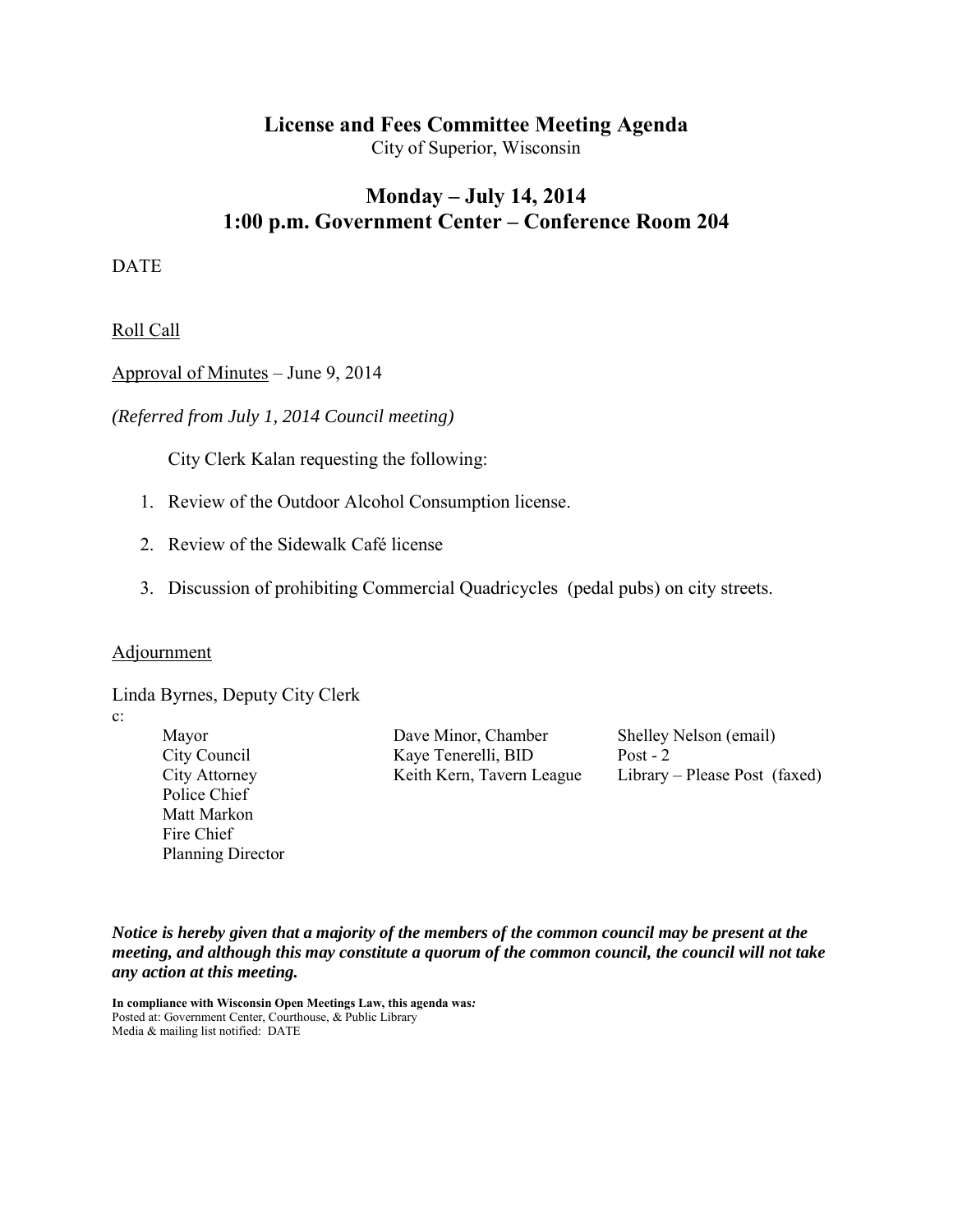### **LICENSE AND FEES COMMITTEE PROCEEDINGS**  City of Superior, Wisconsin **Monday – June 9, 2014**

The License and Fees Committee was called to order by City Clerk Kalan at 1:00 p.m. in the Government Center Conference Room 204.

| <b>Members Present:</b> | Tom Fennessey, Esther Dalbec                                                |
|-------------------------|-----------------------------------------------------------------------------|
| Member Excused:         | Denise McDonald                                                             |
| Staff present:          | City Clerk Kalan, Deputy Clerk Byrnes, City Attorney Prell, Police Chief    |
|                         | LaGesse, Herrick, Bob Finsland                                              |
| Others Present:         | Aaron Dandrea, Kevin Holm, Kay Tenerelli, Vonnie Kalinoski, Brittany Oliver |

### **Selection of Chair and Vice Chair**

 MOTION by Dalbec, seconded by Fennessey and carried, to appoint Fennessey as Chair and McDonald as Vice Chair.

## **Approval of Minutes** – May 12, 2014

MOTION by Dalbec, seconded by Fennessey and carried, to approve.

Referred from the June 3rd Council meeting:

MOTION by Fennessey, seconded by Dalbec and carried, to take the items in order of 1, 4, 5, 2, 3.

**1.** Tower Avenue Tavern, Inc. 405 Tower Avenue, application for an Outdoor Alcohol Consumption License.

 Clerk Kalan advised all approvals have been received. MOTION by Dalbec, seconded by Fennessey and carried, to approve.

Police Chief LaGesse expressed concern over the Outdoor Alcohol Consumption ordinance not requiring the outdoor area be clearly delineated. LaGesse and Kalan will work on clarifying the ordinance language and bring back to the next meeting.

**2.** Superior Entertainment Inc., Trade Name Ugly Stick Saloon, 3303 Belknap St. application for an Outdoor Alcohol Consumption License.

 Vonnie Kalinoski, Belknap Terrace resident, complained of loud music coming for this establishment and cars driving through the parking lot and the trailer park. She advised this has been a nightmare for her since they opened.

 Brittany Oliver, owner, advised there have been no police calls in the past 7 months regarding the music. The complaint calls prior to that were found unsubstantiated. The intent is to allow patrons to sit outside and have a beverage during warm weather as her competition is doing. She did not want this for late night evenings, but rather until about 9:00 p.m. There will not be music in the outdoor area.

 Councilor Herrick did not support the area due to the proximity to the trailer park and believed if people were allowed to drink outside, they could become louder as the evening went on.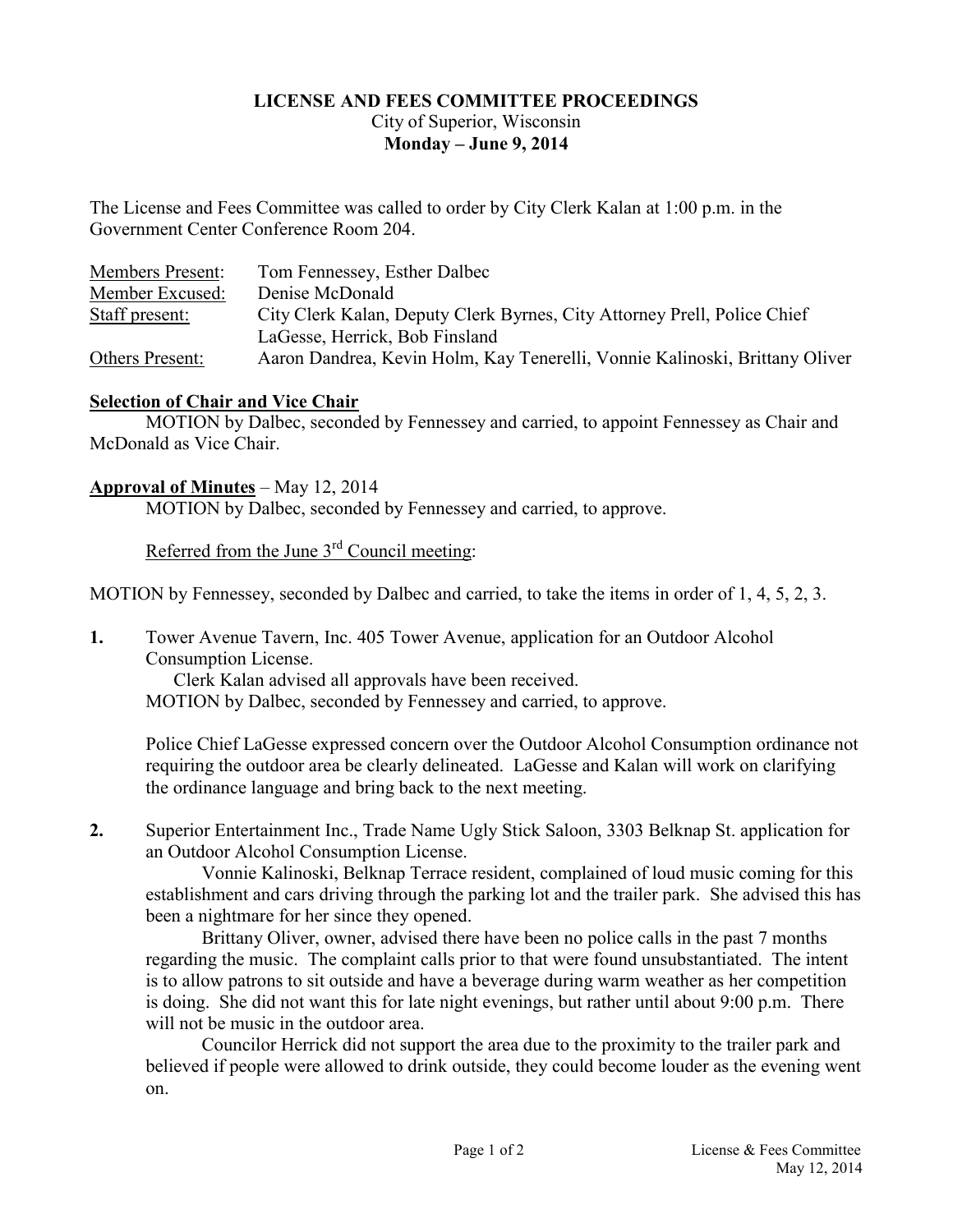Police Chief LaGesse advised when the business first opened there were calls regarding music but the officers did not find the noise unreasonable for a business of this type. He suggested restricting the hours of this Outdoor Alcohol Consumption license to 9:00 p.m. If patrons were found in the area or in the parking lot after that time with alcohol, they could be sited for public consumption.

 Brittany Oliver was in agreement with the time frame restriction. MOTION by Fennessey, seconded by Dalbec and carried, to approve the license limiting the hours of operation to 9:00 p.m.

**3.** Superior Sands, LLC, Trade Name Superior Sands, 69 N. 28<sup>th</sup> St. Suite 50, application for an Outdoor Alcohol Consumption License.

 Clerk Kalan advised all approvals have been received. Because the outdoor area is not contiguous with the licensed premises, she contacted the Alcohol and Tobacco Agents with the Department of Revenue for clarification. The agents concluded that because it is a private parking lot, a crosswalk could be designated allowing patrons to move between the indoor and outdoor premises.

MOTION by Fennessey, seconded by Dalbec and carried, to approve.

**4.** Kurtz's Twin Ports Subs (Erbert & Gerbert's) 1325 Tower Avenue application for a Sidewalk Café license.

Clerk Kalan advised all approvals have been received.

MOTION by Dalbec, seconded by Fennessey and carried, to approve.

**5.** Dandrea WI, Inc. (Tavern 1201, aka VIP), 1201 Tower Avenue application for a Sidewalk Café License.

Clerk Kalan advised all approvals have been received.

MOTION by Fennessey, seconded by Dalbec and carried, to approve.

# **MOTION by Councilor Dalbec, seconded by Fennessey and carried, meeting adjourned at 1:45 p.m.**

Respectfully submitted, Terri Kalan, City Clerk City of Superior, Wisconsin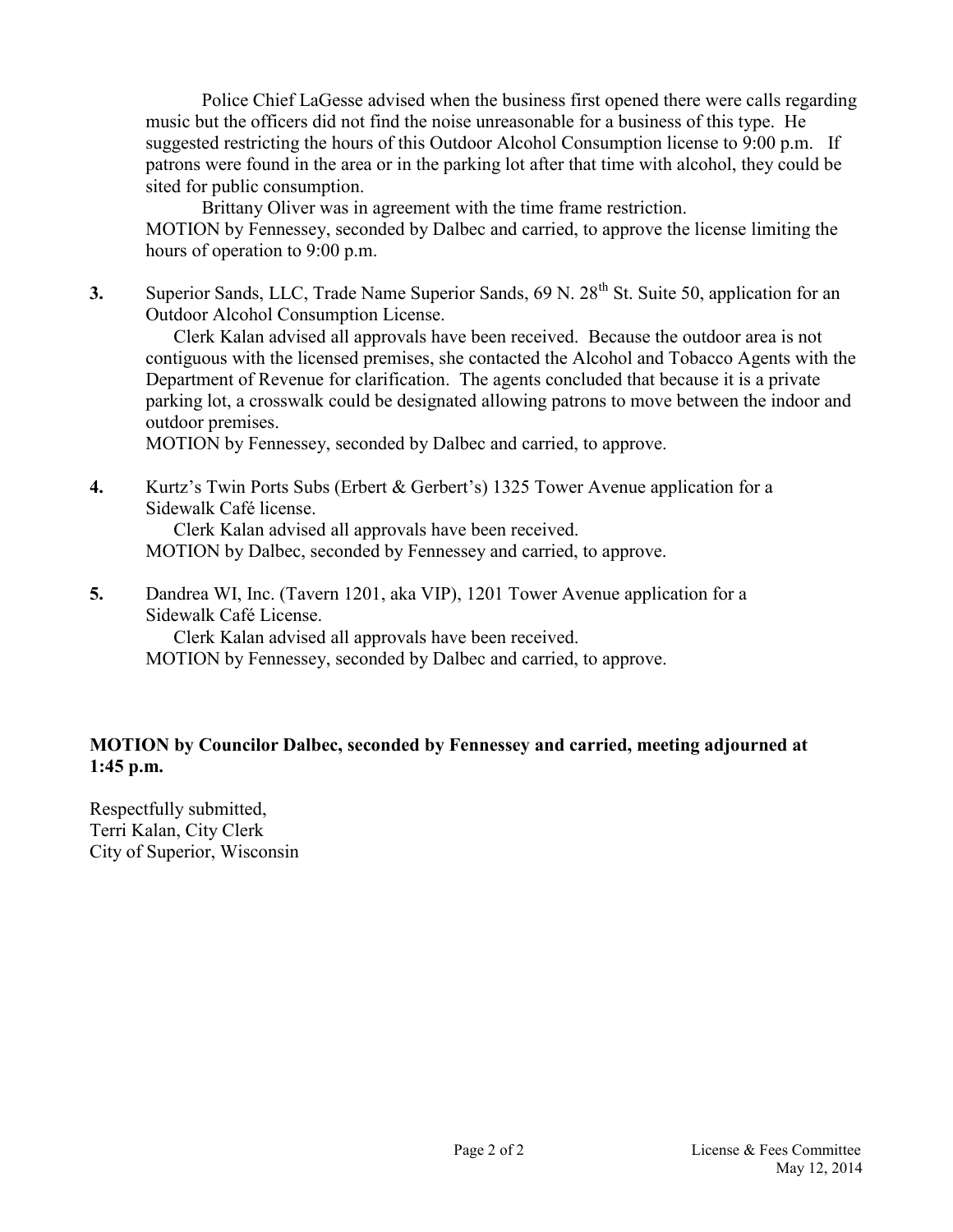#### **ORDINANCE #O**

### **ORDINANCE INTRODUCED BY THE LICENSE AND FEES COMMITTEE AMENDING CITY CODE CHAPTER 14, ALCOHOL BEVERAGES, BY CREATING AN OUTDOOR ALCOHOL CONSUMPTION LICENSE**

The Common Council of the City of Superior, Wisconsin, does ordain as follows:

**SECTION 1:** Chapter 14, Alcohol Beverages, is hereby amended by adding Section 14-23 (5) and (6); Section 14-24 (a)(3)f; and Section 14-58 (c) is created, to read as follows:

**Section 14-23 Other Licenses** is hereby amended by *adding*:

**(5) Karaoke** 

**(6) Outdoor Alcohol Consumption License as provided in article III.** 

 **Section 14-24. License Fees** is hereby amended by *adding*: (**a) (3) f. Outdoor Alcohol Consumption license (Initial fee) ………………\$100.00** 

 **Section 14-58 Premise** is hereby amended by *creating*:

 **(c)** *Outdoor Alcohol Consumption License.* No licensee authorized under this section shall permit the sale, service, or consumption of alcohol on any unenclosed part of the licensed premises or adjacent premises owned or leased by the licensee except when granted an Outdoor Alcohol Consumption License by the Common Council. The license is a privilege in which no rights vest and therefore, may be revoked for violations of any provisions.

**(1) Application.** An application shall be made in writing on the form prescribed by the City Clerk and must include a site plan drawn to scale and dimensions showing the location of fixtures, entrances/exits and furniture; and shall accurately describe the outdoor area and the nature of fencing or other measures intended to provide control over the operation of the outdoor seating area. *The area in which the outdoor alcohol license is to be granted must be clearly delineated from the adjacent non-licensed property by the installation of a fence, railing, wall, or by an obvious change in the surface such as paving stones or concrete slab.* **(All applicable** building/fire codes apply)

**(2) Approval.**

 a. All initial applications must be approved by the Common Council, after recommendation for approval by the following Departments: Police, Fire, **Health, Building** Inspection; and the License & Fees Committee. Renewals will be approved by the Common Council with other applicable alcohol renewal applications.

 b. In making their determination on whether or not to recommend approval of an Outdoor Alcohol Consumption License, the License & Fees Committee shall, on a case-by-case basis, take into consideration public safety; size of the outdoor area; location with respect to adjacent residential uses and neighborhood conditions; noise; parking; hours of operation; harmful, offensive or otherwise adverse impact to the surrounding neighborhood; and security and monitoring of alcohol consumption when recommending the license be granted as requested, modified for denied.

 **(3) Control over area.** A licensed operator shall have control over the outdoor seating area at all times the outdoor seating area is in operation and the area shall be capable of being constantly observed by serving or security personnel.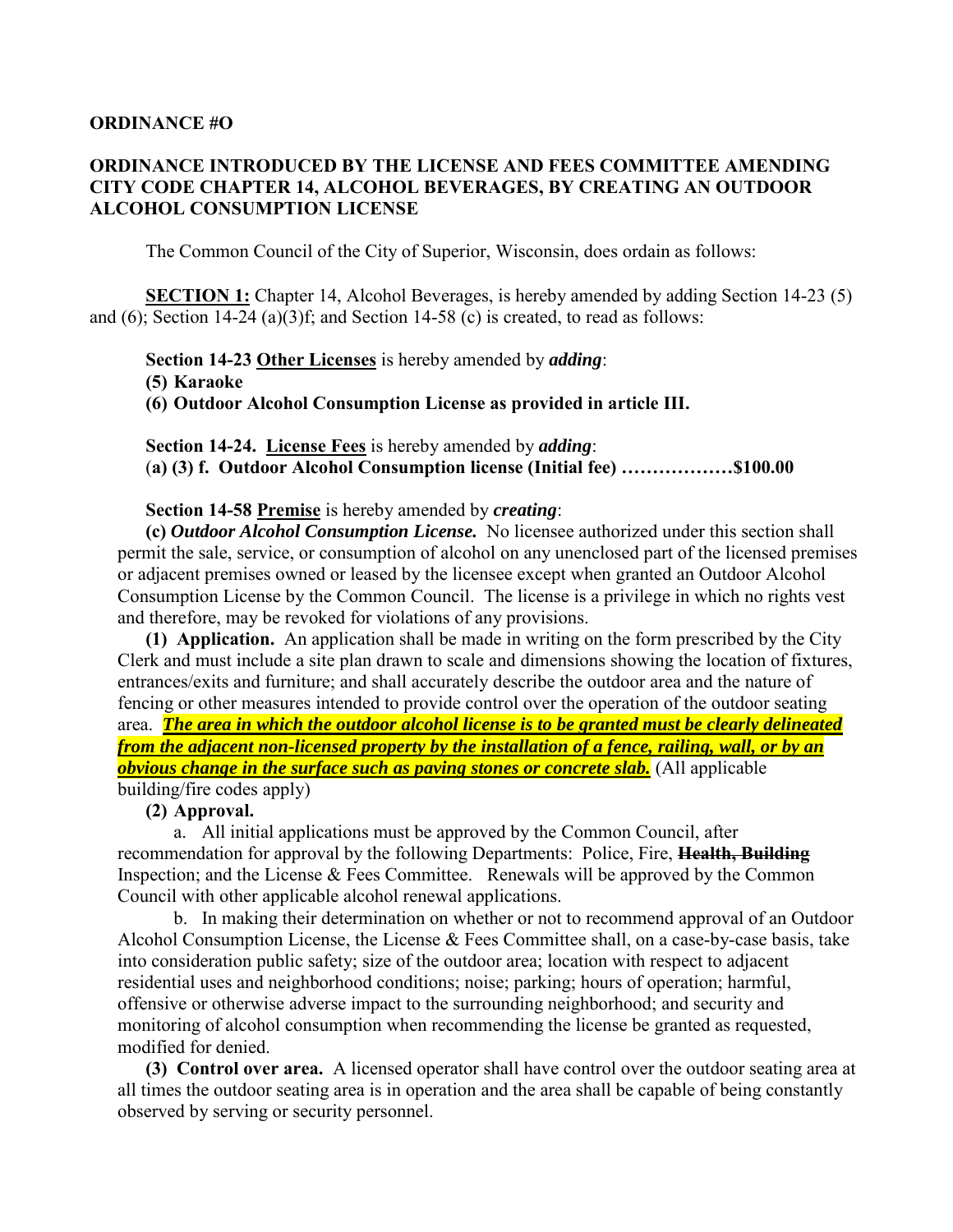**(4) Amplified sound.** Amplified sound, such as music, is permitted but may not be audible outside of the outdoor seating area *unless a One Day Cabaret license has been applied for and approved by Council Outdoor music is limited to the following hours: Sunday – Thursday 12:00 p.m. - 10:00 p.m.; and Friday & Saturday 12:00 p.m. - 12:00 a.m.* 

 **(5) Improved Surface.** The outdoor area must be suitable for pedestrian traffic. The appearance, lighting, signage, visual barriers must be reasonably compatible with the surrounding area.

 **(6) Fee.** There shall be an initial application fee of one hundred dollars (\$100.00); and no renewal fee if there are no changes to the outdoor area.

**(7) Time of Operation.** The outdoor seating area may only be open during regular business hours. No one may be in the outdoor seating area beyond those hours unless they are employees of the licensed premise and are actually involved in the process of clean-up, maintenance or repair. The shift commander of the Police Department has the authority to order any outdoor seating area to be closed down at any time the Shift Commander believes it is in violation of this ordinance.

**(8) State Statutes Enforced Within Outdoor Seating Area.** Every licensee under this Section shall comply with and enforce all provisions of Ch. 125, Wis. Stats., applicable to Class "B" licensed premises, except insofar as such provisions are clearly inapplicable. Violation of the provisions of Ch. 125, Wis. Stats., shall be grounds for immediate revocation of the Outdoor Alcohol Beverage License by the Common Council.

**SECTION 2:** All ordinances and parts of ordinance in conflict herewith are hereby repealed.

**SECTION 3:** If any section, subsection, sentence, clause or phrase of this ordinance is for any reason held to be invalid or unconstitutional by reason of any decision of any court of competent jurisdiction, such decision shall not affect the validity of any other section, subsection, sentence, clause or phrase or portion thereof.

**SECTION 4:** This ordinance shall take effect and be in force from and after its passage and publication, as provided by law.

Passed and adopted this day of

 $\overline{\phantom{a}}$  ,  $\overline{\phantom{a}}$  ,  $\overline{\phantom{a}}$  ,  $\overline{\phantom{a}}$  ,  $\overline{\phantom{a}}$  ,  $\overline{\phantom{a}}$  ,  $\overline{\phantom{a}}$  ,  $\overline{\phantom{a}}$  ,  $\overline{\phantom{a}}$  ,  $\overline{\phantom{a}}$  ,  $\overline{\phantom{a}}$  ,  $\overline{\phantom{a}}$  ,  $\overline{\phantom{a}}$  ,  $\overline{\phantom{a}}$  ,  $\overline{\phantom{a}}$  ,  $\overline{\phantom{a}}$ Attest: Mayor

\_\_\_\_\_\_\_\_\_\_\_\_\_\_\_\_\_\_\_\_\_\_\_\_\_\_\_\_\_\_\_\_\_\_\_\_\_ City Clerk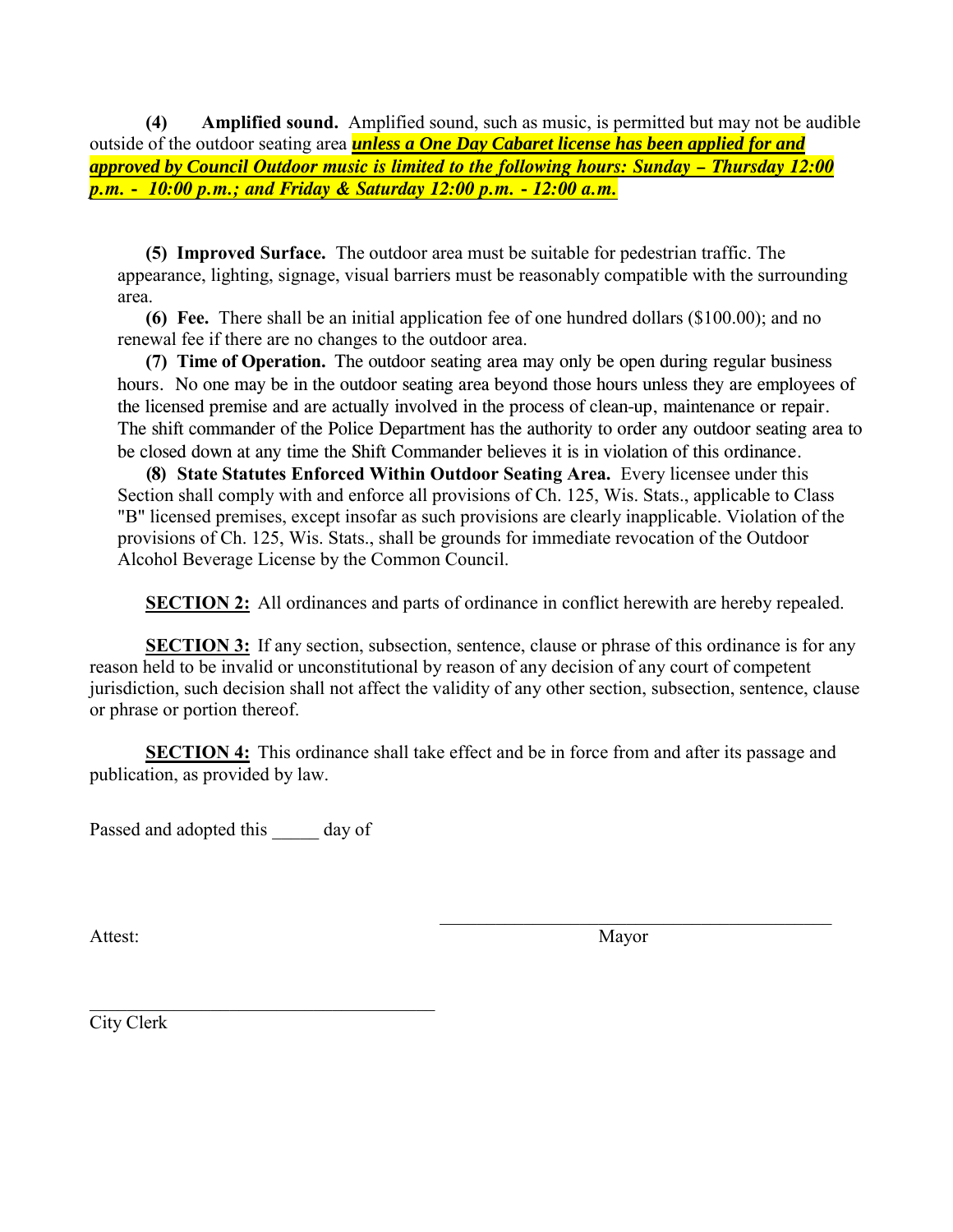#### **ORDINANCE #O**

## **AN ORDINANCE INTRODUCED BY THE LICENSE & FEES COMMITTEE TO AMEND THE CODE OF ORDINANCES, CHAPTER 14, ALCOHOL BEVERAGES, ARTICLE VII. CABARET LICENSE**

The Common Council of the City of Superior, Wisconsin, does ordain as follows:

**SECTION 1:** Chapter 14, Article VII Cabaret licenses, Section 14-165 Required, is hereby amended to read as follows:

#### **Sec. 14-165. Required.**

No dancing, whether private or public, or exhibitions or entertainment of whatever nature, commonly classed under the term "cabaret," "nightclub" or "floor show" performance shall be permitted on any premises licensed under this chapter unless a cabaret license has been also issued for such premises. No cabaret license shall be issued except in conjunction with a "Class B" liquor license, unless an exception is granted by the common council. If such an exception is granted, the fee for such license shall be \$50.00**.** A one (1) day license or a *one (1) day outdoor license* may be issued for a license fee of \$50. *Outdoor music is limited to the following hours: Sunday – Thursday from 12:00 p.m. - 10:00 p.m.; and Friday & Saturday 12:00 p.m. - 12:00 a.m.*

**SECTION 2:** Chapter 14, Article VII Cabaret licenses, Section 14-169 is hereby created to read as follows:

### *Sec.14-169 Exemptions*

#### *A Cabaret license issued under this chapter is not required under the following circumstances and conditions:*

*(1) Musical entertainment, provided by non-profit organizations, at events for a period of not more than seven (7) days, such as events being held at City's parks. (2) Those entities that meeting the qualifications to hold a temporary beer and/or wine license under Chapter 125 of the Wisconsin Statutes.* 

**SECTION 3:** All ordinances and parts of ordinance in conflict herewith are hereby repealed.

**SECTION 4:** If any section, subsection, sentence, clause or phrase of this ordinance is for any reason held to be invalid or unconstitutional by reason of any decision of any court of competent jurisdiction, such decision shall not affect the validity of any other section, subsection, sentence, clause or phrase or portion thereof.

**SECTION 5:** This ordinance shall take effect and be in force from and after its passage and publication, as provided by law.

Passed and adopted this  $16<sup>th</sup>$  day of May, 2006